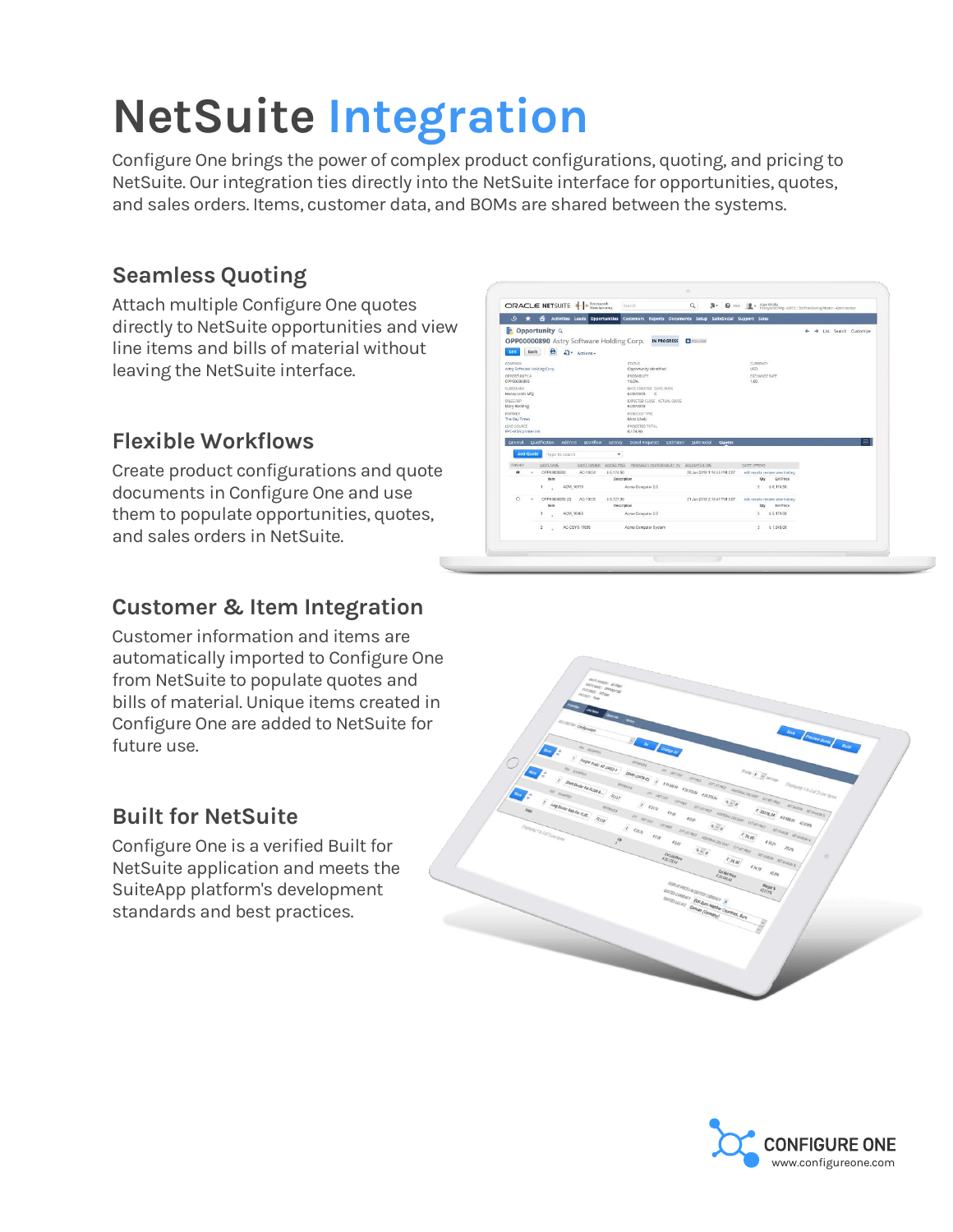# **CPQ Workflows**

Configure One's integration to NetSuite includes support for several established workflows. The most common scenarios integrate Configure One's product configuration and quote creation for:

- NetSuite Opportunities
- **NetSuite Orders**
- NetSuite Quotes
- Ecommerce Sales

#### **Opportunity Workflow**

Generate quotes and proposal documents in Configure One and attach them to opportunities in NetSuite. Simply click a button on a NetSuite opportunity to access Configure One quotes. Customer data is imported from the NetSuite opportunity and new product configurations can be created directly from the quote. Attach dynamically generated quote documents to the NetSuite opportunity and send them to the customer.

Line items and bills of material from the Configure One quote are uploaded to the opportunity in NetSuite. When the opportunity is converted to a NetSuite quote or sales order, the line items from the primary Configure One quote are carried over.

**Order Workflow**

Build unique product configurations for NetSuite orders. From a NetSuite order, click a button to activate Configure One and configure a product. Once complete, click another button to import the configured item to NetSuite, along with a complete bill of material and pricing data. Multiple configured products and static items can be included on a single order.



**Configure One, Inc.** is a developer of enterprise CPQ software for quoting and selling configurable products and services. Configure One offers standard and advanced CPQ functionality that spans the entirety of the quote-to-production process.

Learn more at configureone.com